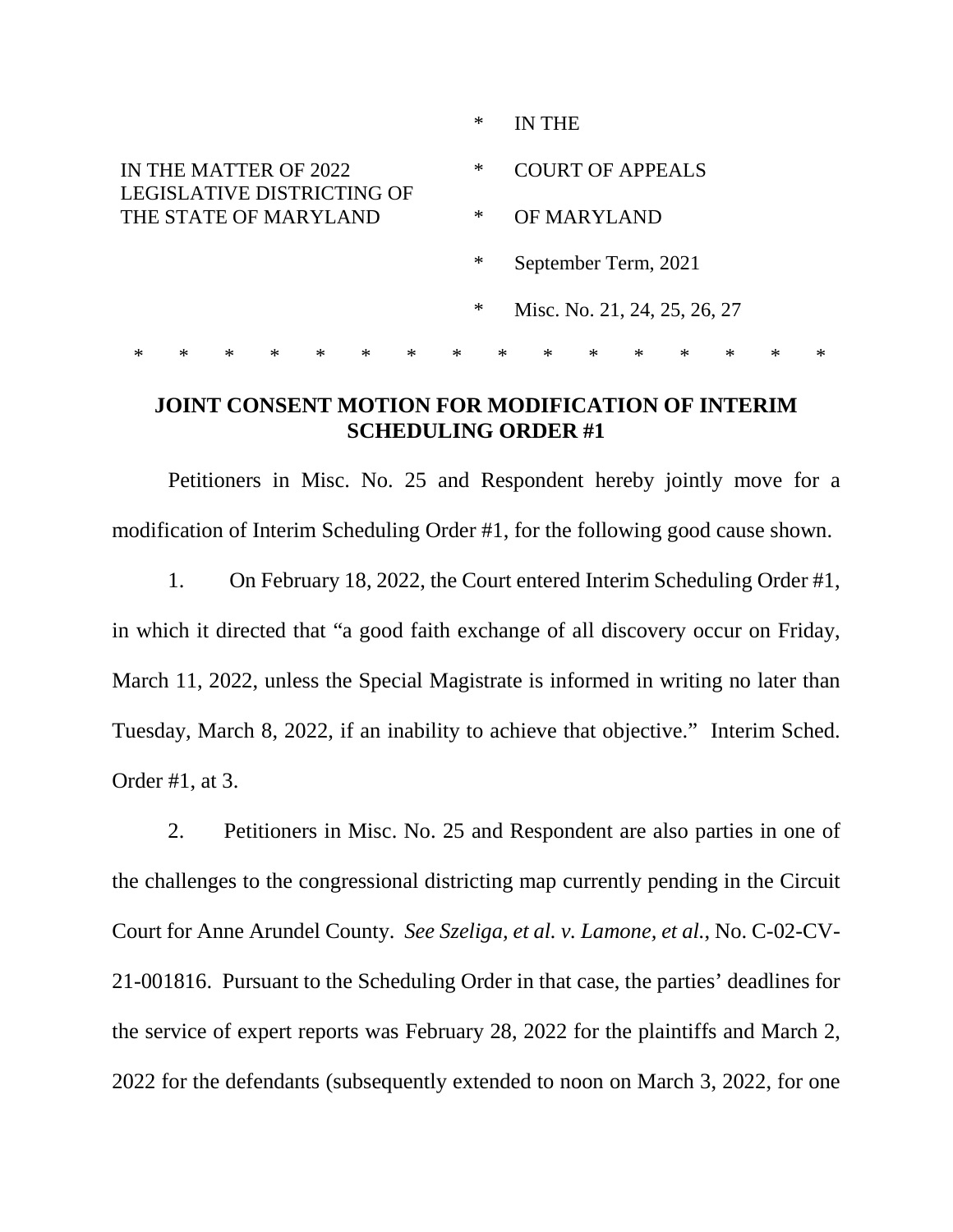of the defendants' expert reports), while the discovery deadline itself is March 9, 2022. *See Szeliga*, Feb. 23, 2022 Scheduling Order, at 2. The four disclosed experts in *Szeliga* and the consolidated companion case, *Parrott, et al. v. Lamone, et al.*, No. C-02-CV-21-001773, have been or are scheduled to be deposed on March 7, 8 and 9, 2022.

3. On March 2, 2022, counsel for respondent proposed an expert disclosure schedule to the parties in Misc. Nos. 24, 25, 26, and 27 that would have called for the production of petitioners' expert reports, if any, on March 4, 2022, and respondent's expert reports, if any, on March 7, 2022, in light of the approaching March 11, 2022, discovery deadline. This schedule was the only one that would have allowed for a meaningful opportunity for expert depositions in advance of the discovery deadline.

4. On March 2, 2022, Mr. Wilson (petitioner in Misc. No. 27) indicated by e-mail that he would not be relying on experts or taking depositions, "so whatever schedule you all settle on for expert disclosures is fine by me." On March 3, 2022, Mr. Whitney (petitioner in Misc. No. 24) also indicated that he "will not be taking any depositions or relying on experts," and thus had "no need to have input on the schedule you will settle on for these."

5. On March 3, 2022, counsel for petitioners in Misc. No. 25 indicated that, due to the expert discovery schedule in the *Szeliga* case, the earliest he would

2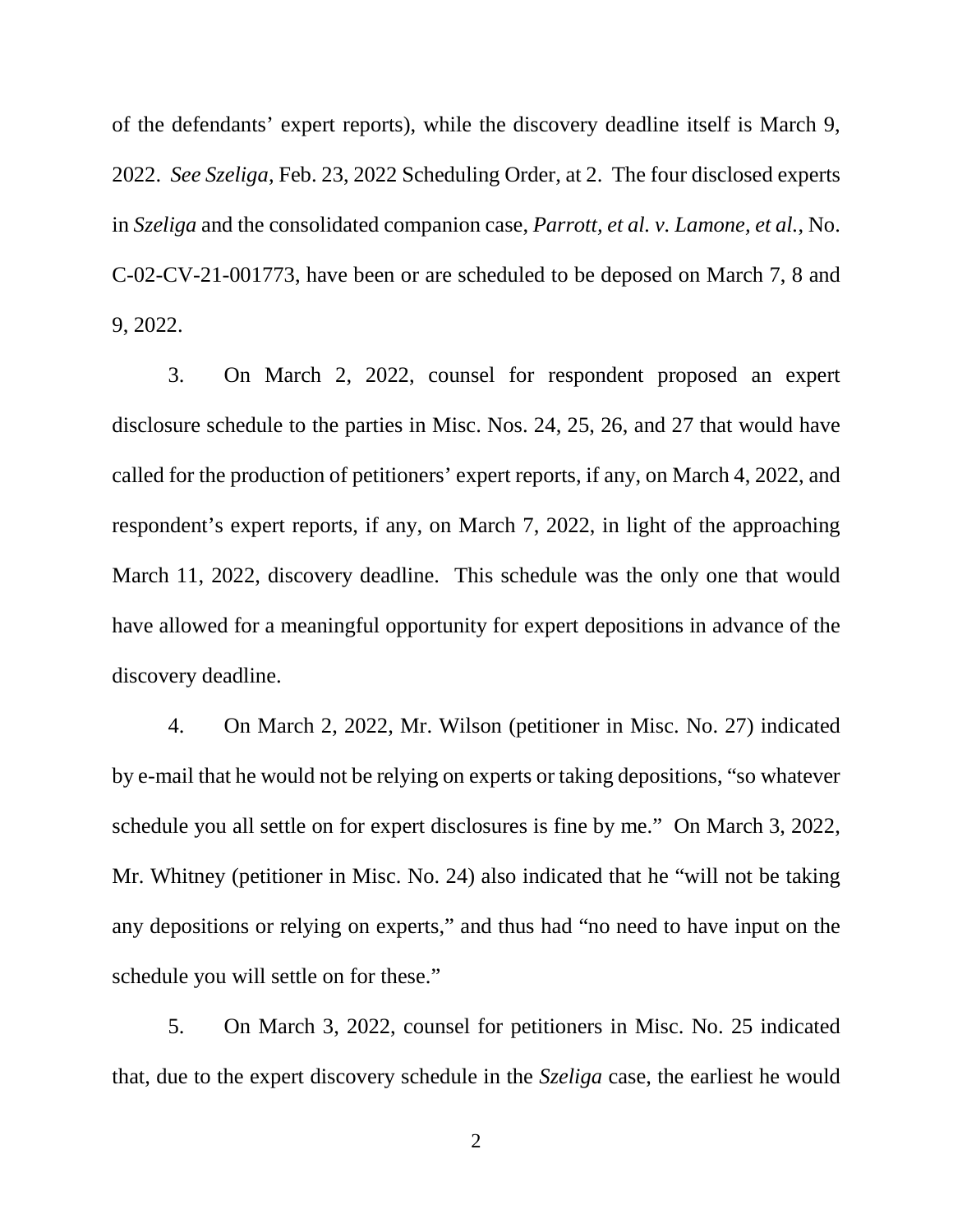be able to serve expert report(s) in the State cases was March 10, 2022. On March 5, 2022, counsel for respondent indicated that this would be acceptable provided that respondent could serve their expert report on Monday, March 14, 2022, which would necessitate a brief and limited extension of the March 11, 2022 discovery deadline. Counsel for petitioners in Misc. No. 25 consented to this proposal.

6. On March 6, 2022, counsel for respondent circulated this proposed expert discovery schedule to all parties and counsel in Misc. Nos. 24-27. On March 8, 2022, counsel for respondent raised the issue at the conference scheduled by the Court. During this conference, counsel for petitioners in Misc. No. 26 consented to the proposed schedule modification.

7. Accordingly, for the foregoing good cause shown, the parties in Misc. No. 25 jointly request, with the consent of all other parties, that Interim Scheduling Order #1 be modified to reflect that petitioners' disclosure of experts and their reports take place no later than March 10, 2022, that respondent's disclosure of experts and their reports take place no later than March 14, 2022, and that the discovery deadline of March 11, 2022, be extended solely for the limited purpose of allowing for the disclosure of respondent's experts and their reports no later than March 14, 2022.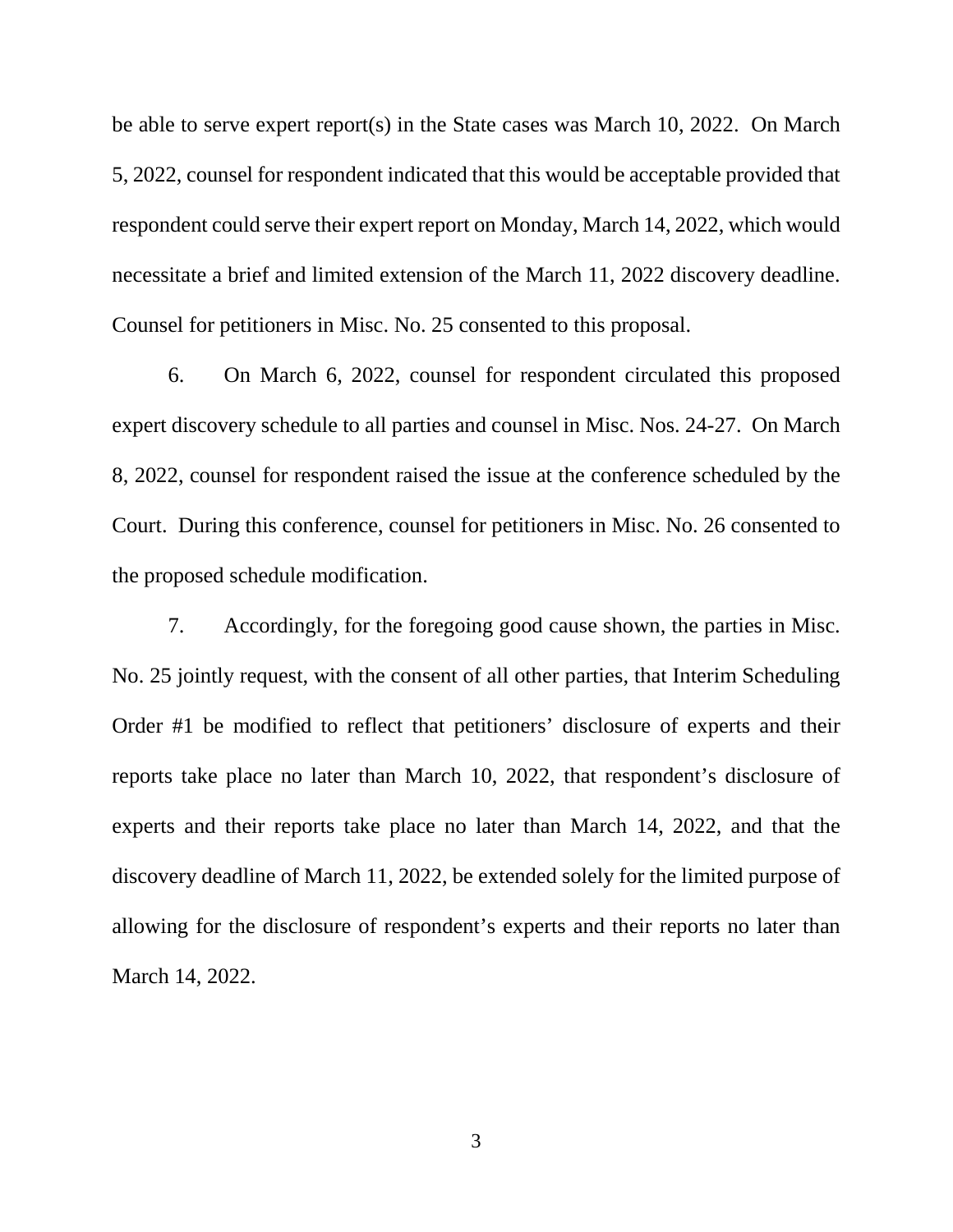Respectfully submitted,

BRIAN E. FROSH Attorney General of Maryland

\_\_\_\_\_\_\_\_\_\_\_\_\_\_\_\_\_\_\_\_\_\_\_\_\_\_\_\_\_\_\_\_\_

/s/ Steven M. Sullivan

STEVEN M. SULLIVAN Attorney No. 9706260005 ANDREA W. TRENTO Attorney No. 0806170247 Assistant Attorney General Office of the Attorney General 200 Saint Paul Place, 20th Floor Baltimore, Maryland 21202 ssullivan@oag.state.md.us (410) 576-6325 (410) 576-6955 (facsimile)

March 8, 2022 Attorneys for Respondent

/s/ *Strider L. Dickson*

Strider L. Dickson, AIS No. 0212170219 Brenton H.J. Conrad, AIS No. 2012170014 McAllister, DeTar, Showalter & Walker LLC 706 Giddings Avenue, Suite 305 Annapolis, Maryland 21401 Telephone: 410-934-3900 Facsimile: 410-934-3933 sdickson@mdswlaw.com bconrad@mdswlaw.com

*Attorneys for Petitioner in Misc. No. 25*